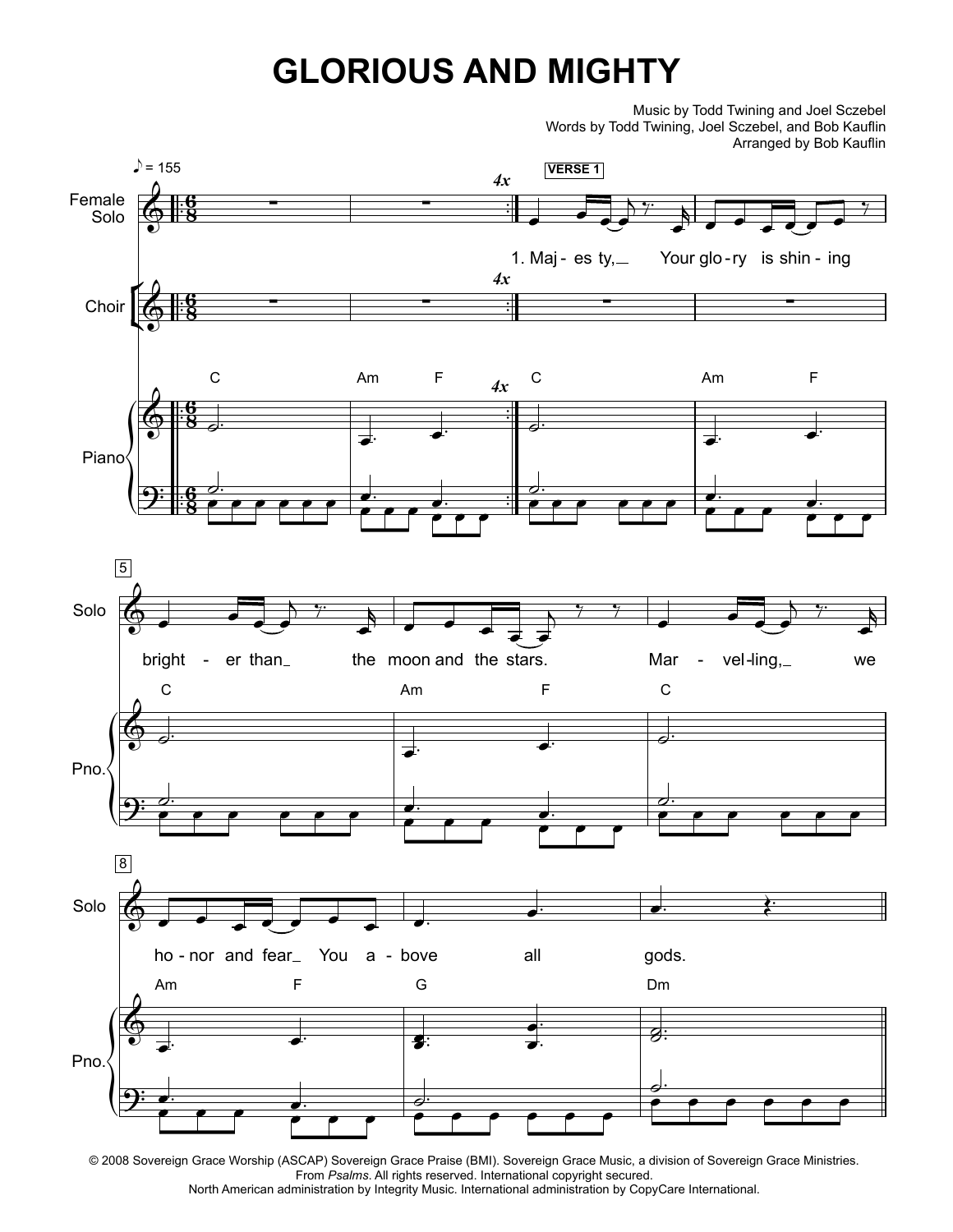*Glorious and Mighty, p. 2*



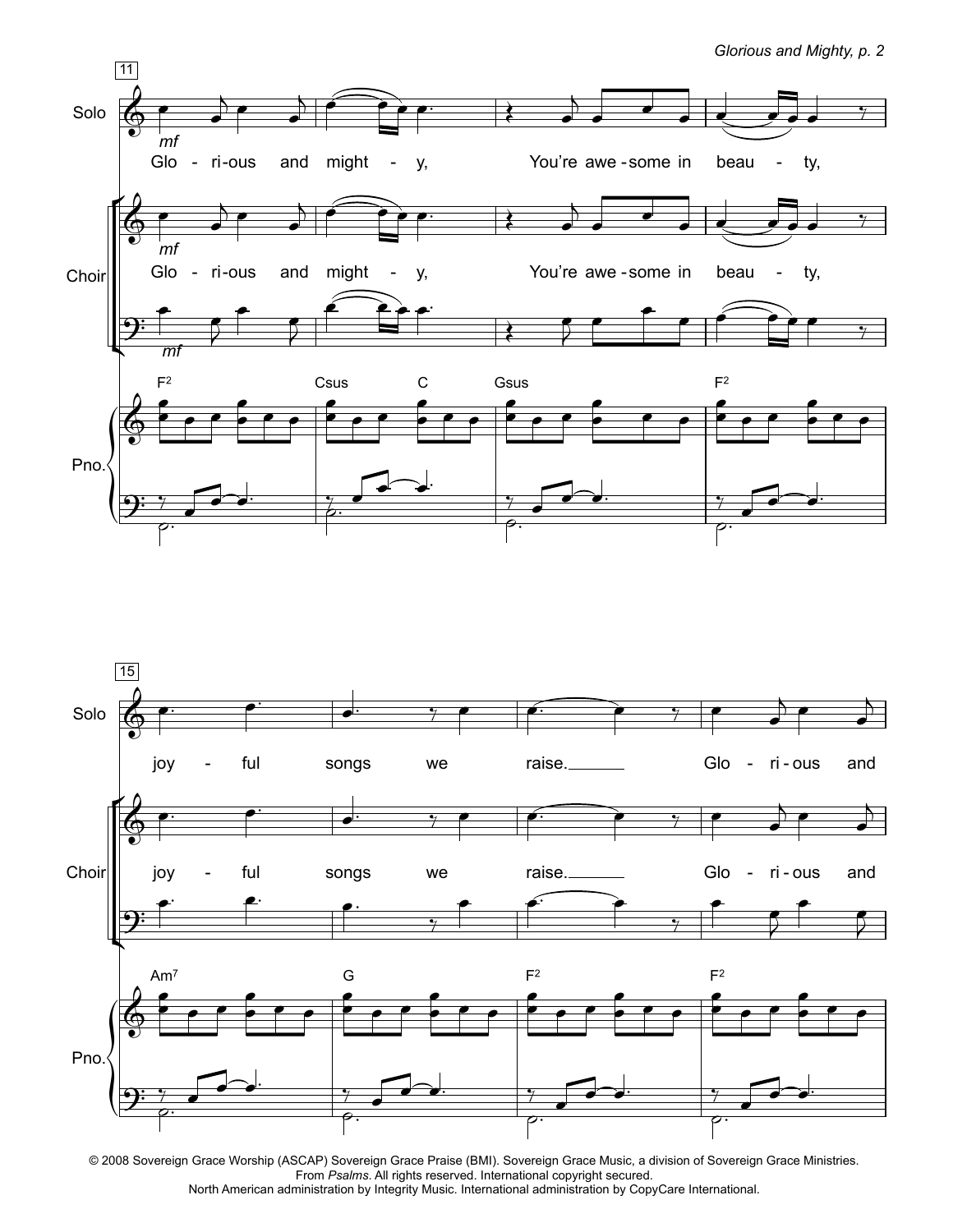*Glorious and Mighty, p. 3*



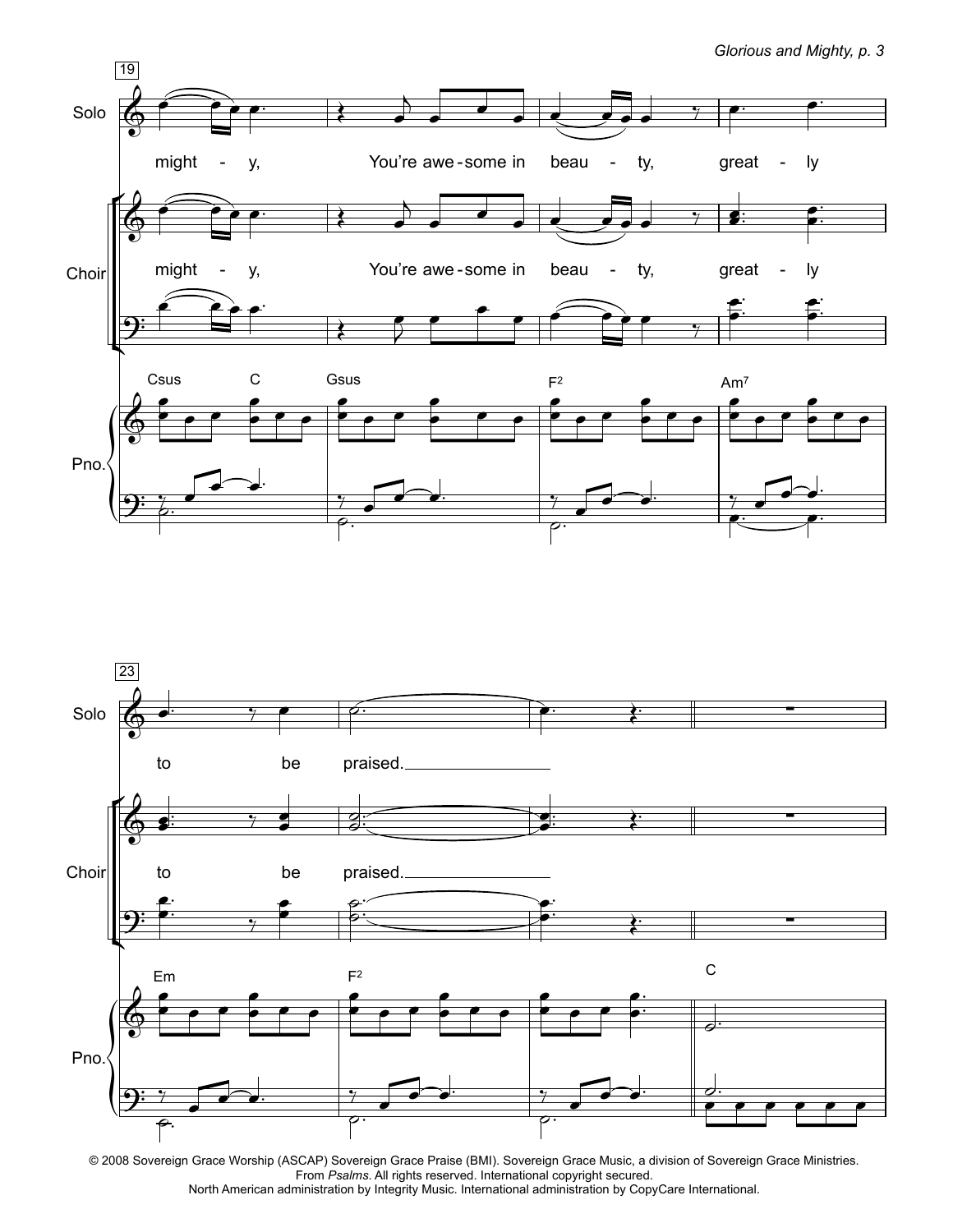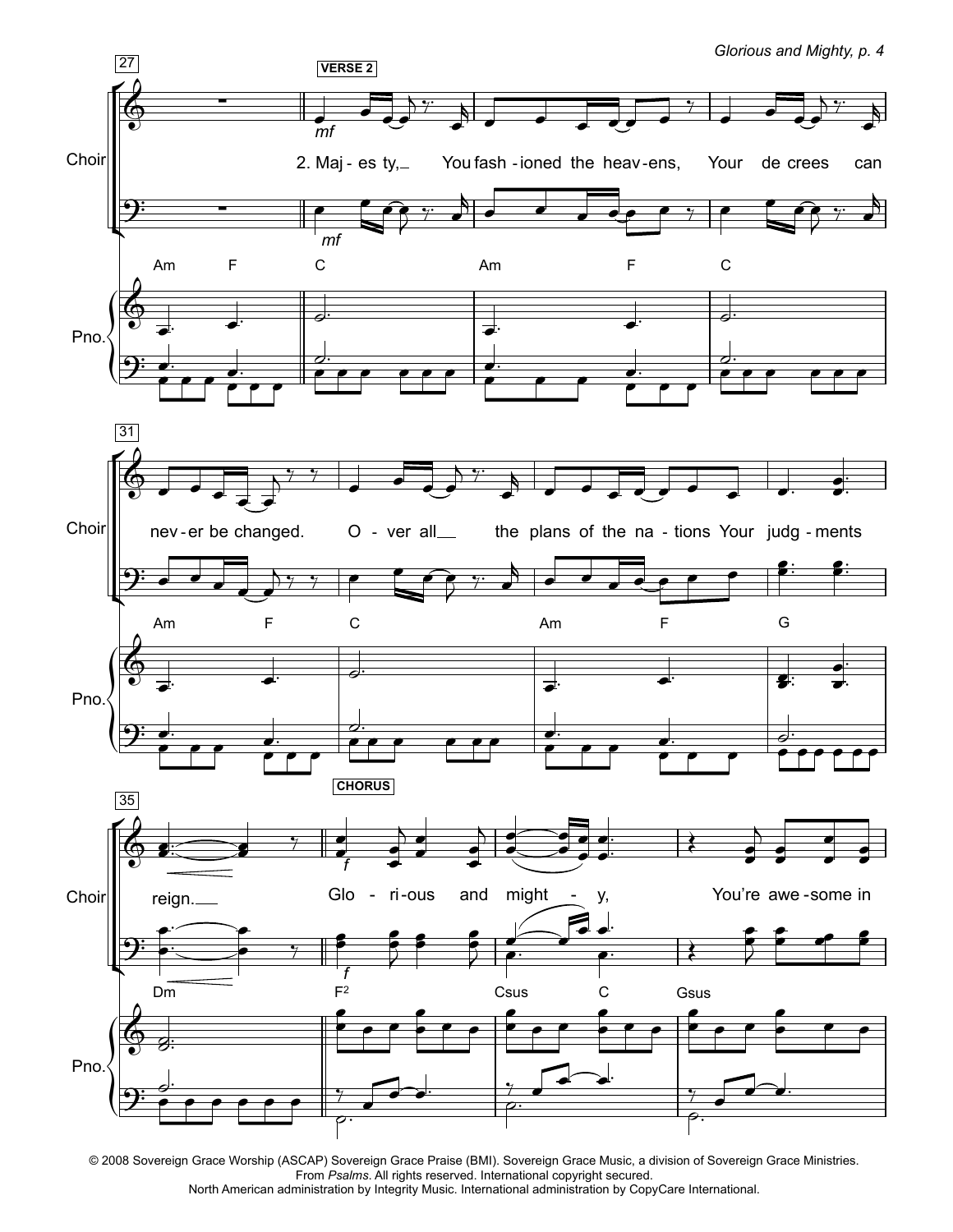<sup>39</sup> *Glorious and Mighty, p. 5* beau  $\overline{\bullet}$  $\overline{\bullet}$ ty,  $\bullet$  $\overline{\phantom{a}}$ -  $\frac{1}{7}$ joy  $\bullet$  $\overline{\bullet}$ :  $\frac{1}{1}$ ful  $\overline{\bullet}$  $\bullet$  $\frac{1}{\cdot}$  $\frac{1}{1}$ songs <u>s</u>  $\frac{1}{2}$  $\frac{1}{2}$ we  $\bullet$  $\frac{1}{2}$ raise.  $\bullet$ <u>d:</u>  $\sum$  $\frac{1}{2}$  $\frac{1}{\sqrt{2}}$  $\begin{array}{ccc} \begin{array}{ccc} \text{ } & \text{ } & \end{array} \end{array}$  $\overset{\bullet}{\bullet} \quad \frac{\bullet}{\gamma}$  $\overline{\phantom{a}}$  $\frac{1}{\bullet}$  $\cdot$  $\frac{1}{\sqrt{2}}$  $\frac{1}{\bullet}$  $\cdot$  $\frac{1}{\sqrt{2}}$  $\frac{2}{\epsilon}$  $\ddot{\phantom{0}}$  $\frac{1}{\sqrt{2}}$  $\bullet$  $\bullet$  $\overline{\phantom{a}}$  $\frac{1}{\epsilon}$  $\ddot{\cdot}$  $\begin{array}{c} \begin{array}{c} \begin{array}{c} \end{array}\\ \begin{array}{c} \end{array} \end{array}$  $\bullet$   $\bullet$  $F<sup>2</sup>$  $\overline{\phantom{a}}$  $\overset{\bullet}{\bullet}$   $\overset{\bullet}{\bullet}$ Am<sup>7</sup><br>——  $\overline{\phantom{a}}$  $\overset{\bullet}{\bullet}$   $\overset{\bullet}{\bullet}$  $\overset{\bullet}{\bullet}$   $\overset{\bullet}{\bullet}$ G<br>P  $\overline{\phantom{a}}$  $\overset{\bullet}{\bullet}$   $\overset{\bullet}{\bullet}$  $\overset{\bullet}{\bullet}$   $\overset{\bullet}{\bullet}$  $F<sup>2</sup>$  $\overline{\phantom{a}}$  $\overset{\bullet}{\bullet}$   $\overset{\bullet}{\bullet}$  $\overline{\phantom{a}}$  $\overset{\bullet}{\bullet}$   $\overset{\bullet}{\bullet}$  $\overline{\phantom{a}}$  $\overset{\bullet}{\bullet}$   $\overset{\bullet}{\bullet}$  $\overline{\rho}.$  $\frac{1}{\sqrt{2}}$  $\frac{1}{\sqrt{1-\frac{1}{\sqrt{1-\frac{1}{\sqrt{1-\frac{1}{\sqrt{1-\frac{1}{\sqrt{1-\frac{1}{\sqrt{1-\frac{1}{\sqrt{1-\frac{1}{\sqrt{1-\frac{1}{\sqrt{1-\frac{1}{\sqrt{1-\frac{1}{\sqrt{1-\frac{1}{\sqrt{1-\frac{1}{\sqrt{1-\frac{1}{\sqrt{1-\frac{1}{\sqrt{1-\frac{1}{\sqrt{1-\frac{1}{\sqrt{1-\frac{1}{\sqrt{1-\frac{1}{\sqrt{1-\frac{1}{\sqrt{1-\frac{1}{\sqrt{1-\frac{1}{\sqrt{1-\frac{1}{\sqrt{1-\frac{1}{\sqrt{1-\frac{1$  $\frac{1}{2}$  $\frac{1}{2}$  $\frac{1}{\rho}$ .  $\overline{y}$  $\begin{array}{c|c}\n\hline\n\end{array}$  $\frac{1}{\sqrt{2}}$  $\overline{\phantom{a}}$ Glo  $\bullet$  $\overline{\bullet}$ - ri-ous  $\bullet$  $\frac{1}{\bullet}$  $\overline{B}$  $\bullet$  $\overline{\phantom{a}}$ and might  $\frac{1}{\epsilon}$  $\frac{1}{\bullet}$  $\overline{b}$  $\bullet$  $\frac{1}{\P}$ y,  $\bullet$ ┪  $\overline{\bullet}$  $\overline{\phantom{a}}$  $\overline{\phantom{a}}$  $\frac{1}{\bullet}$  $\frac{1}{1}$ -  $\overline{\bullet}$ You're awe - some in beau  $\bullet$  $\overline{\phantom{a}}$  $\overline{A}$  $\bullet$  $\overline{\bullet}$  $\overline{\phantom{0}}$  $\overline{\phantom{0}}$  $\bullet$  $\overline{\phantom{a}}$  $\overline{\bullet}$ ty,  $\bullet$  $\overline{\mathbf{z}}$  ,  $\overline{\mathbf{z}}$ -  $\frac{1}{\gamma}$  $9:5$ L  $\frac{2}{3}$ ₹  $\epsilon$ e  $\epsilon$  $\bar{z}$  $\overline{\phantom{a}}$  $\begin{array}{c} \begin{array}{c} \hline \text{ } \\ \hline \text{ } \\ \hline \end{array} \\ \begin{array}{c} \hline \text{ } \\ \hline \end{array} \end{array}$  $\frac{1}{\sqrt{2}}$  $\frac{1}{2}$  $\bullet$ ₹  $\overline{\phantom{a}}$  $\frac{1}{2}$   $\frac{1}{2}$ <u>J</u>  $\frac{1}{1}$  $\overset{\bullet}{\longrightarrow}$  $F<sup>2</sup>$  $\blacktriangleright$  $\frac{1}{\cdot}$   $\cdot$   $\cdot$ Csus<br>□  $\overline{\phantom{a}}$  $\overset{\bullet}{\bullet}$   $\overset{\bullet}{\bullet}$ C<br>●  $\overset{\bullet}{\bullet}$   $\overset{\bullet}{\bullet}$ Gsus<br>⊓ <del>f</del>  $\overset{\bullet}{\bullet}$   $\overset{\bullet}{\bullet}$  $\frac{1}{\epsilon}$  $F<sup>2</sup>$ ℯ  $\overset{\bullet}{\bullet}$   $\overset{\bullet}{\bullet}$   $\overset{\bullet}{\bullet}$ י<br>ן  $\overset{\bullet}{\bullet}$   $\overset{\bullet}{\bullet}$  $\overline{\phantom{a}}$  $\overset{\bullet}{\bullet}$   $\overset{\bullet}{\bullet}$  $\overline{\rho}.$  $\frac{1}{\sqrt{2}}$  $\frac{1}{\sqrt{2}}$ .  $\frac{1}{\sqrt{2}}$  $1 - 1$  $\frac{1}{\rho}$ .  $\overline{y}$  $\begin{array}{c|c}\n\hline\n\end{array}$  ,  $\begin{array}{c}\n\hline\n\end{array}$  ,  $\begin{array}{c}\n\hline\n\end{array}$  ,  $\begin{array}{c}\n\hline\n\end{array}$  $\frac{1}{\sqrt{2}}$  $\overline{\phantom{a}}$ great  $\bullet$  $\overline{\bullet}$ :  $\frac{1}{1}$ ly  $\overline{\phantom{a}}$  $\frac{1}{\rho}$  $\frac{1}{\cdot}$  $\frac{1}{1}$ - to  $\frac{1}{2}$  $\frac{1}{2}$ be  $\bullet$  $\frac{1}{2}$ praised.  $\frac{d}{d}$  $\frac{1}{2}$  $\sim$  $\frac{1}{2}$  $\vdots$ P .<br>:  $\frac{1}{2}$  $\ddot{\phantom{0}}$  $\cdot$  $\overline{\phantom{a}}$  $\ddot{\phantom{0}}$  $\cdot$ 

**Choir** 

 $\mathsf{K}$ 

 $\Phi$ 

<u> 9:</u>

 $\Phi$ 

 $\overline{\mathbf{P}}$ 

Ľ

 $\sum_{i=1}^{n}$ 

43

 $\Phi$ 

 $\mathsf{f}$ 

Ľ

 $\Phi$ 

 $\sum_{i=1}^{n}$ 

 $\sqrt{47}$ 

 $\Phi$ 

 $\mathsf{f}$ 

Pno.

**Choir** 

Pno.

Choir



e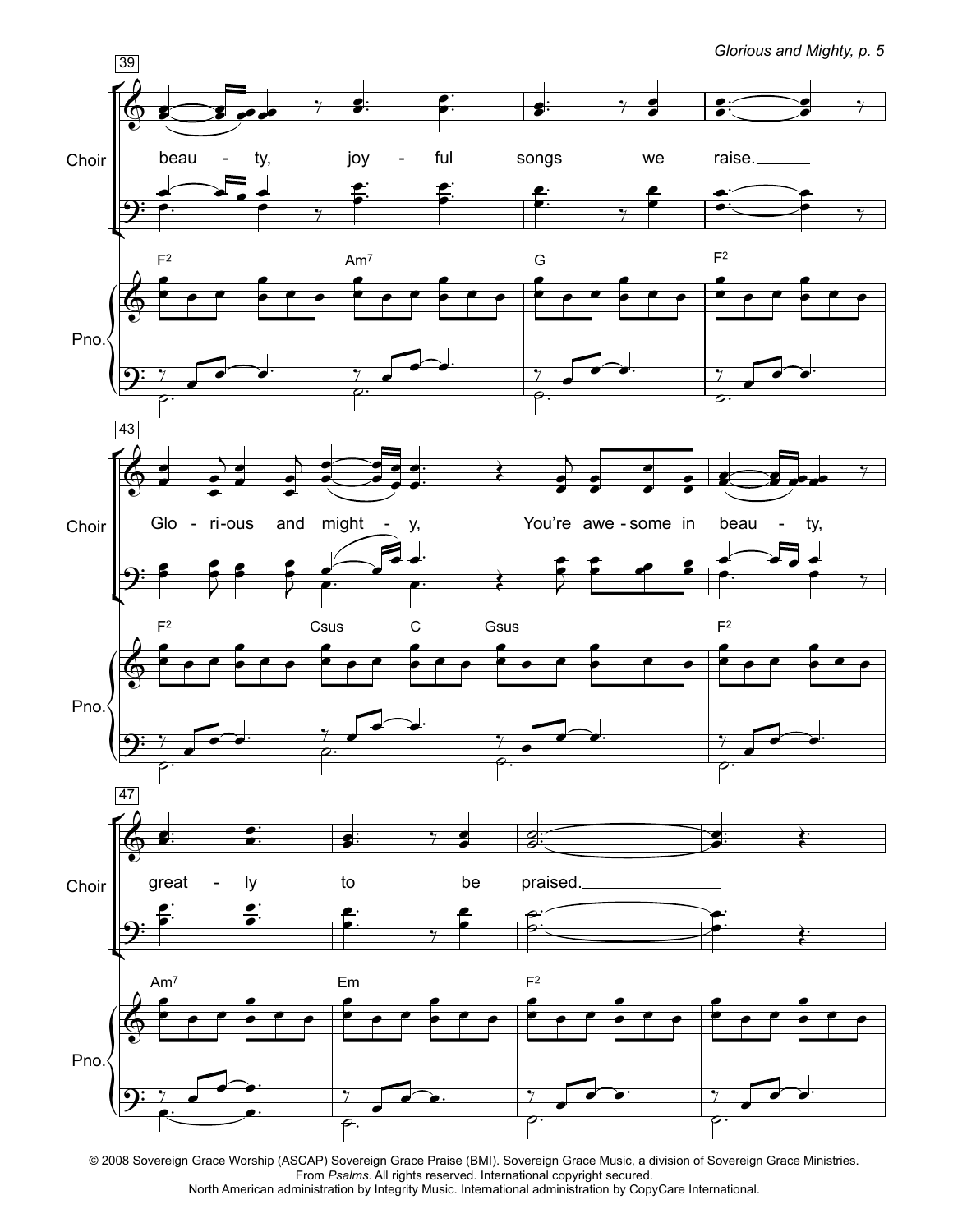



From *Psalms*. All rights reserved. International copyright secured. North American administration by Integrity Music. International administration by CopyCare International.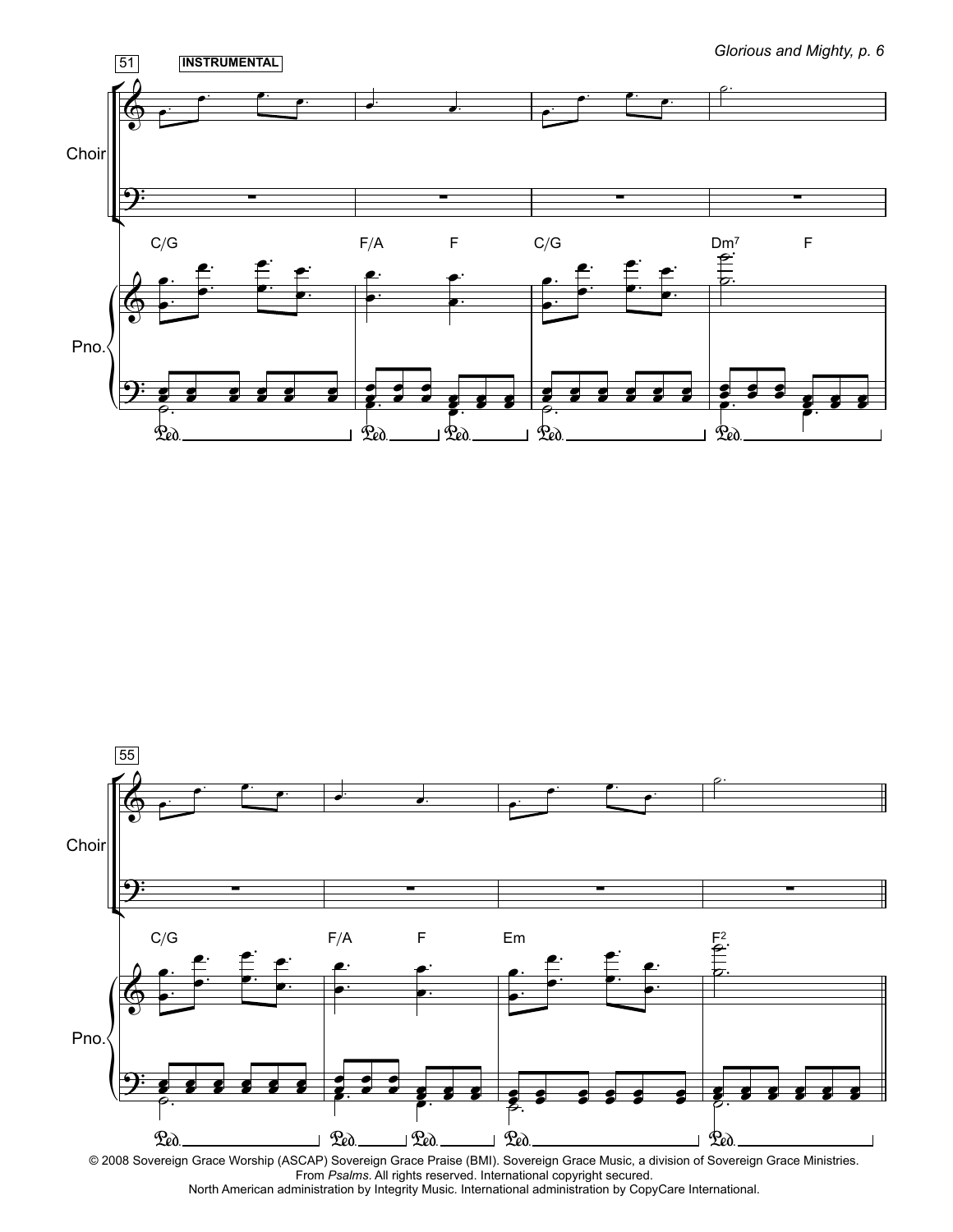

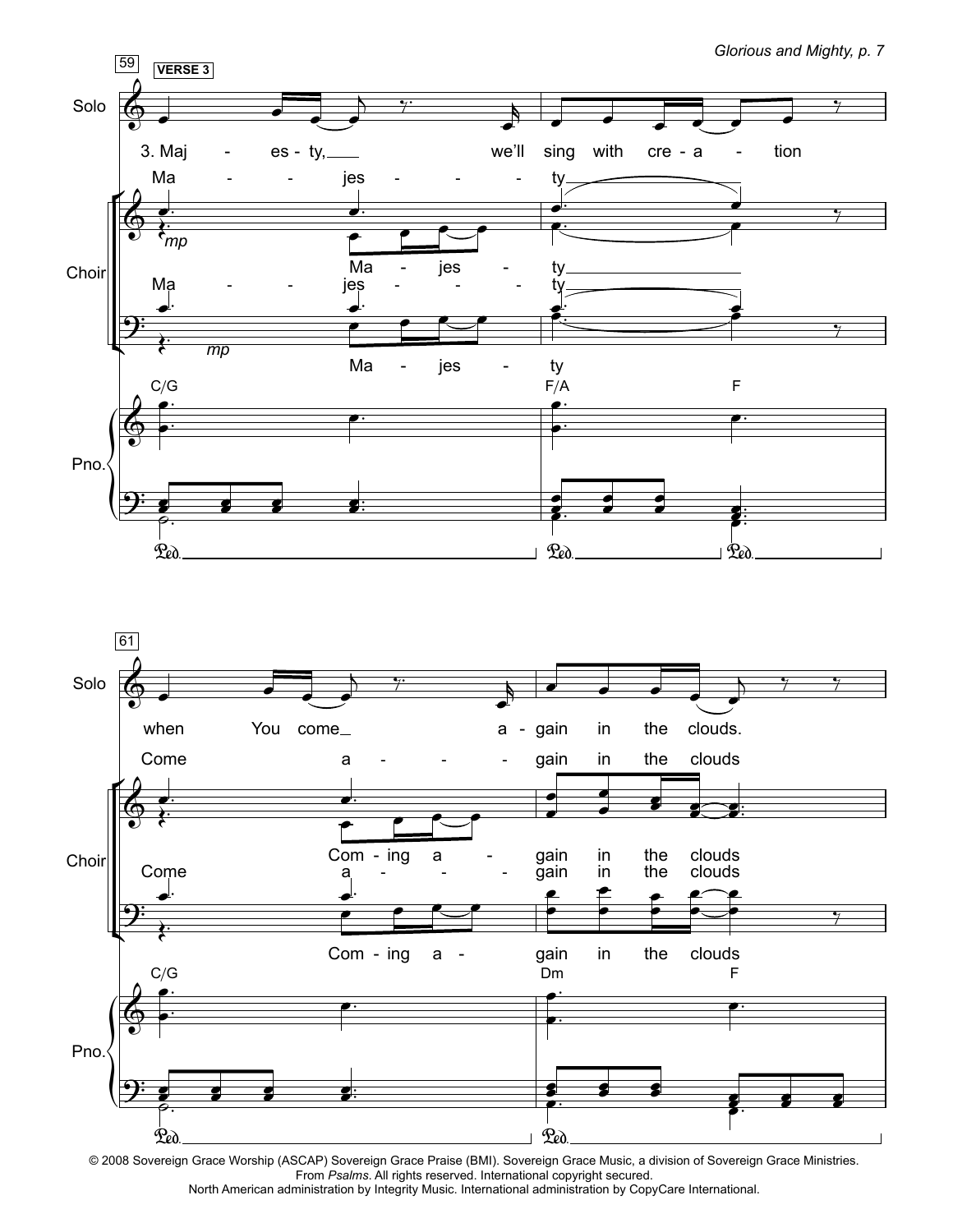

*Glorious and Mighty, p. 8*

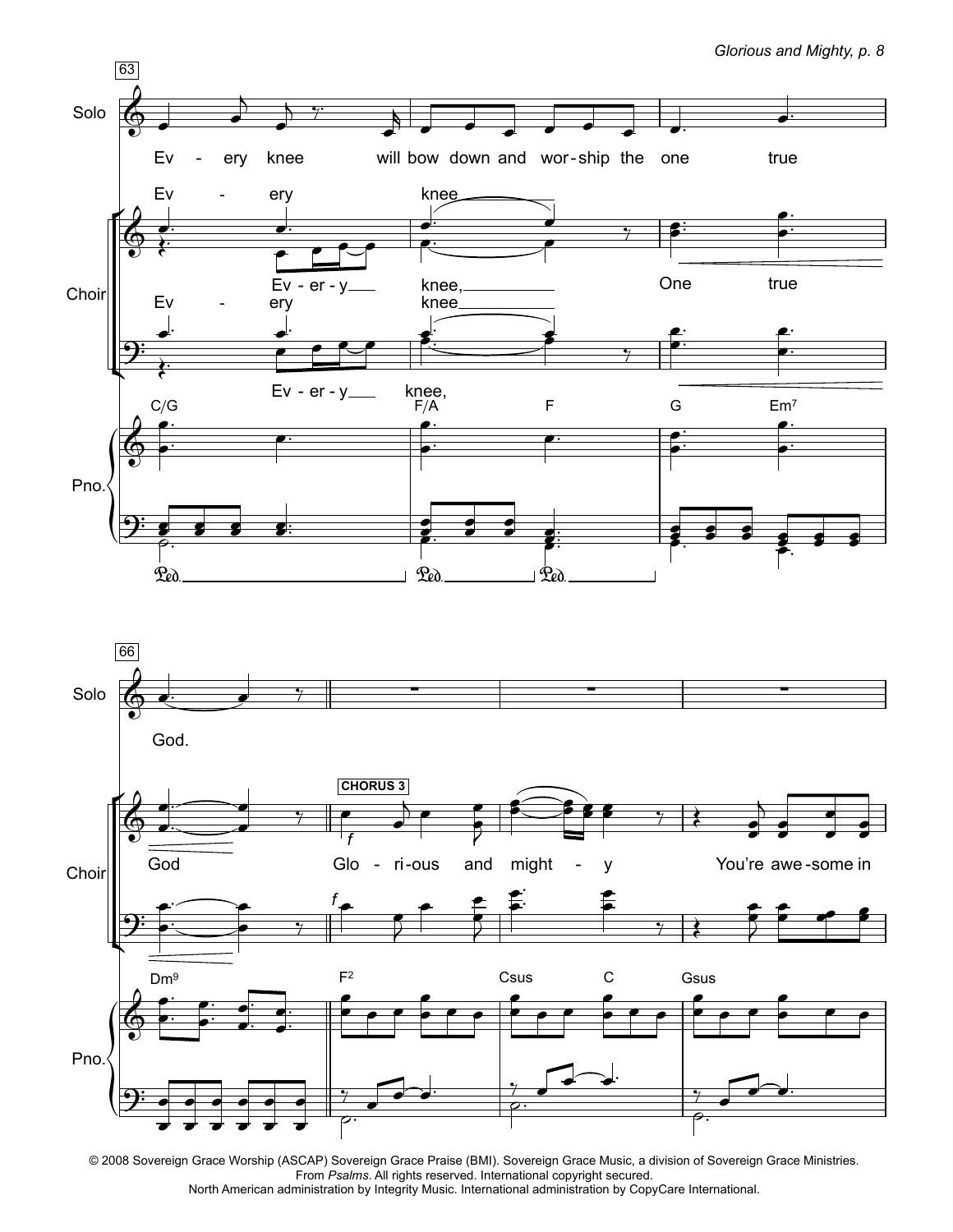*Glorious and Mighty, p. 9*

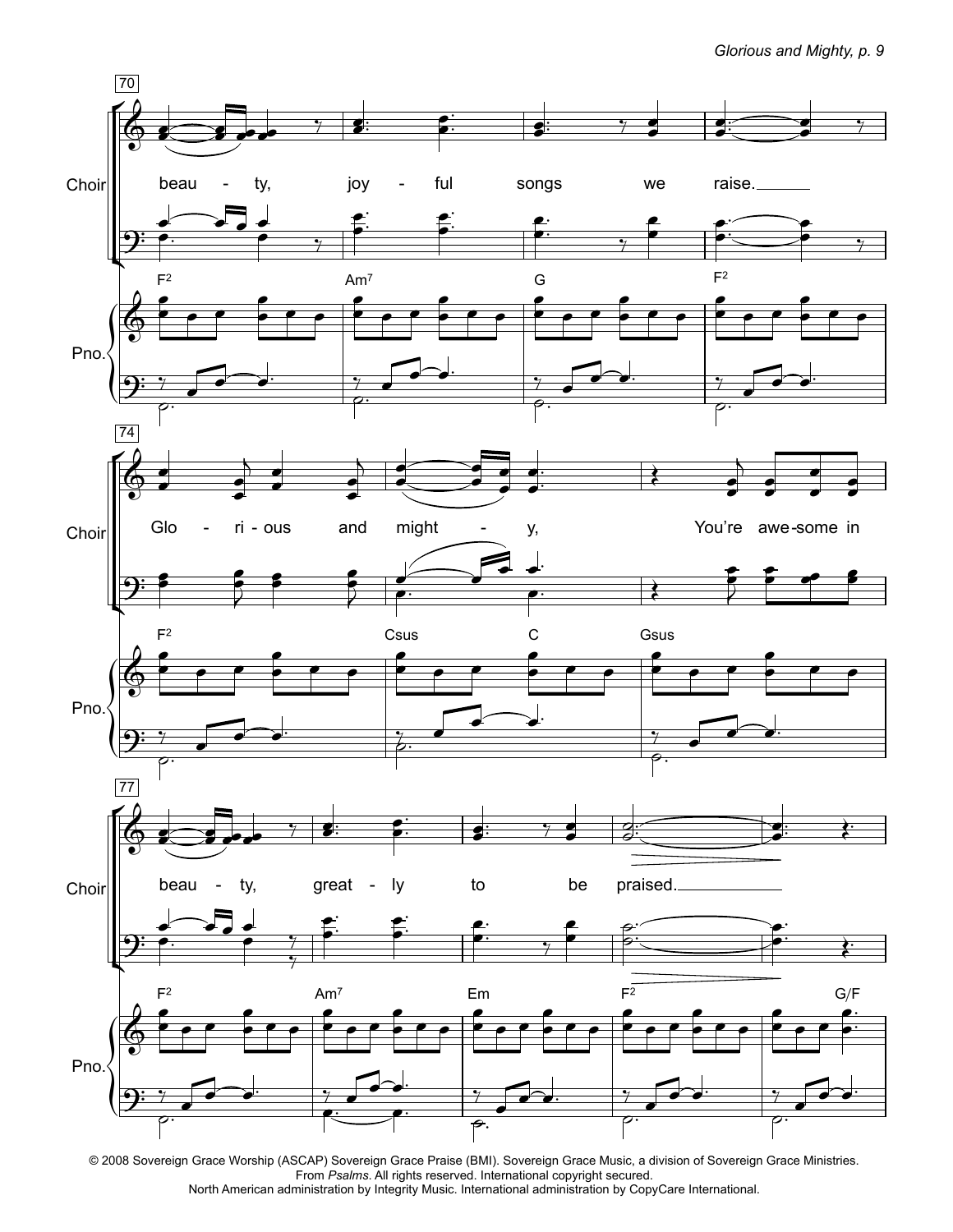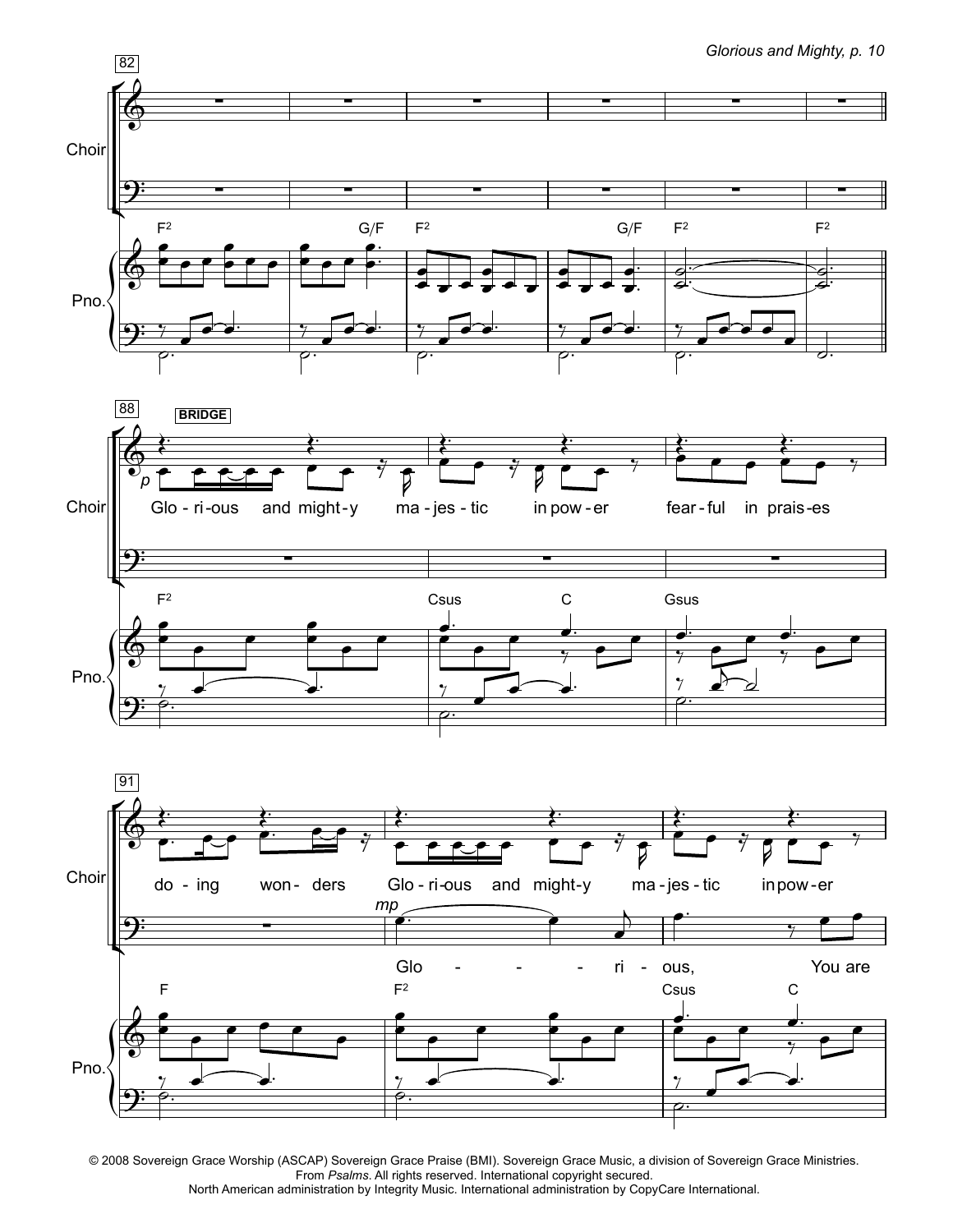

<sup>© 2008</sup> Sovereign Grace Worship (ASCAP) Sovereign Grace Praise (BMI). Sovereign Grace Music, a division of Sovereign Grace Ministries. From *Psalms*. All rights reserved. International copyright secured. North American administration by Integrity Music. International administration by CopyCare International.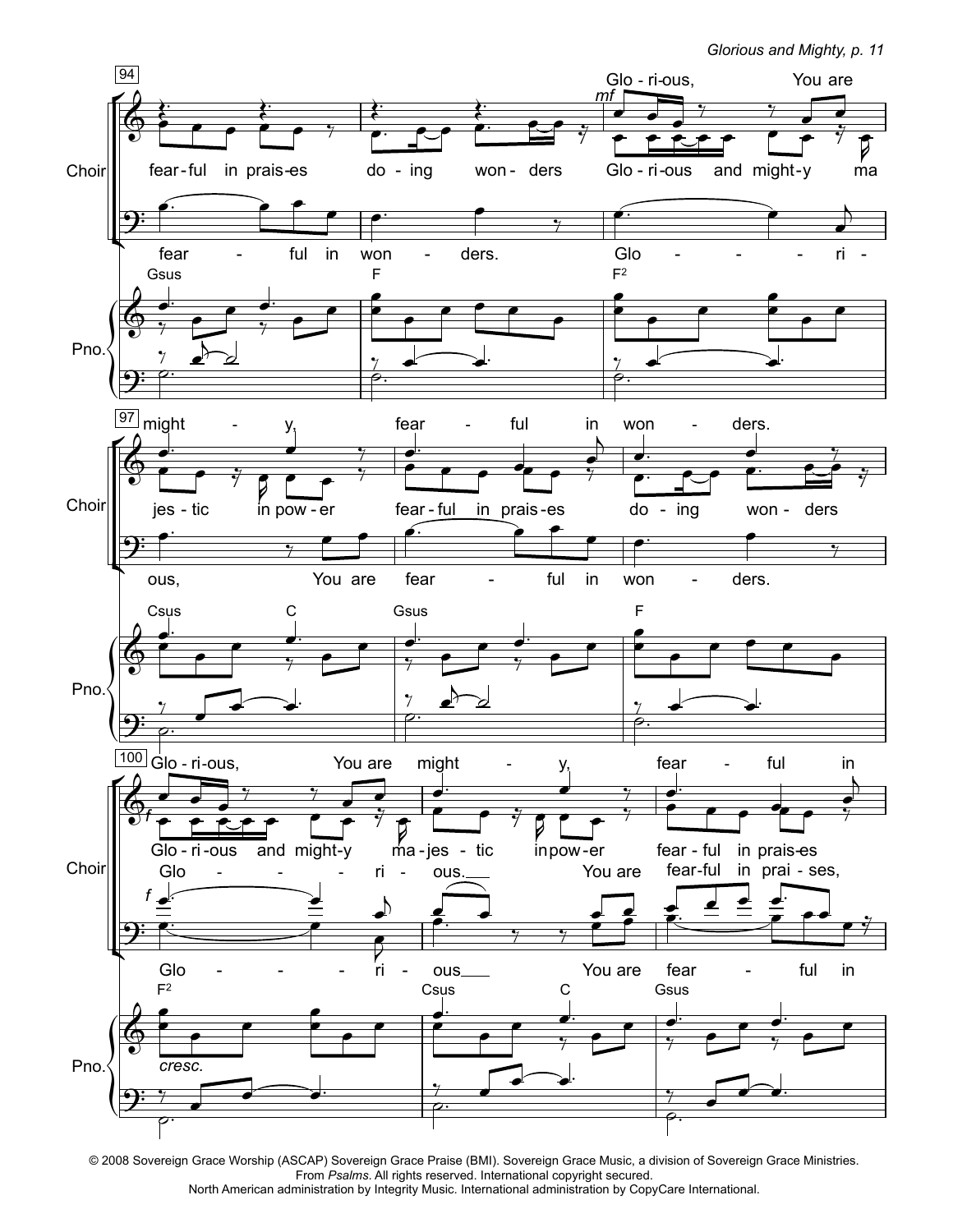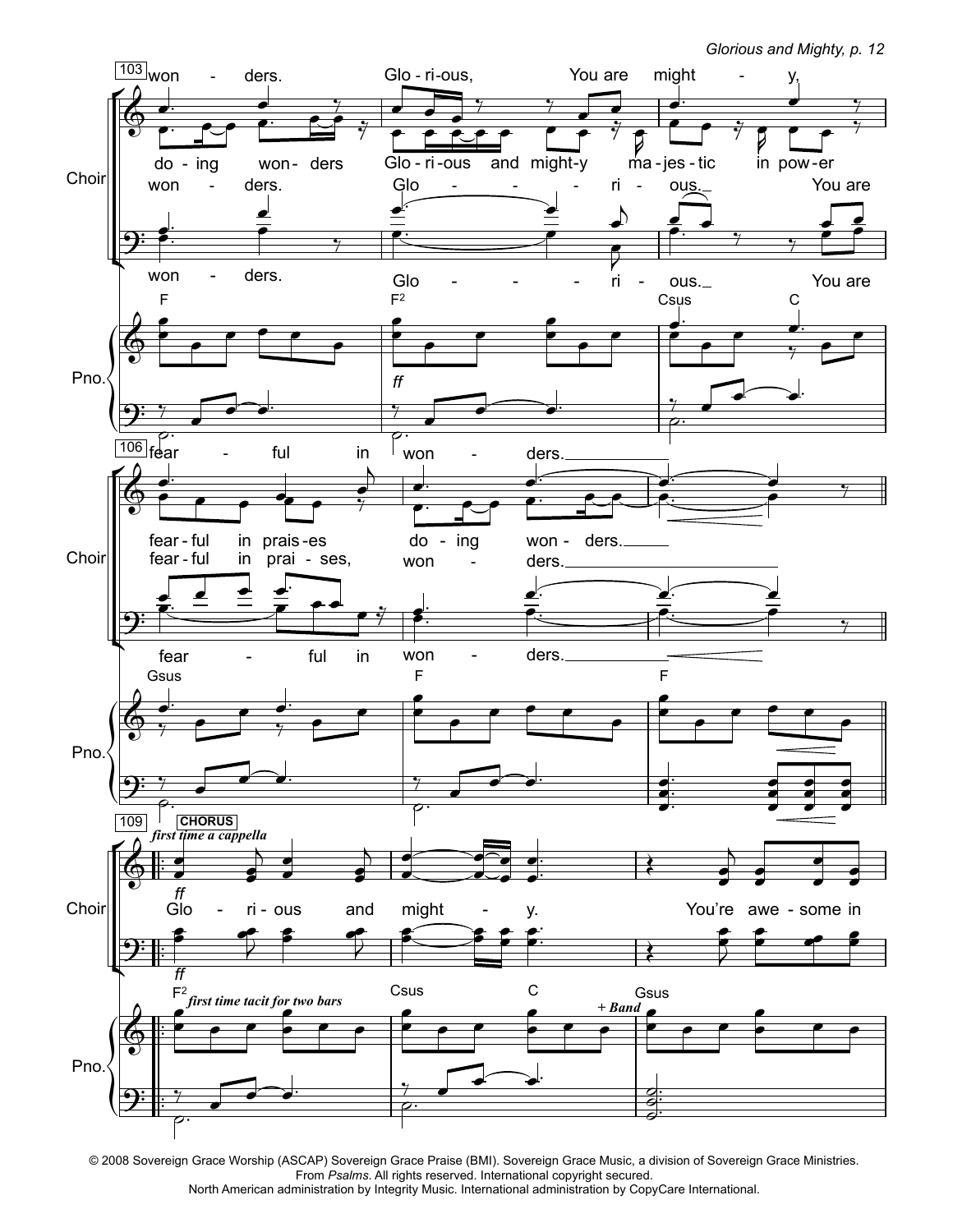